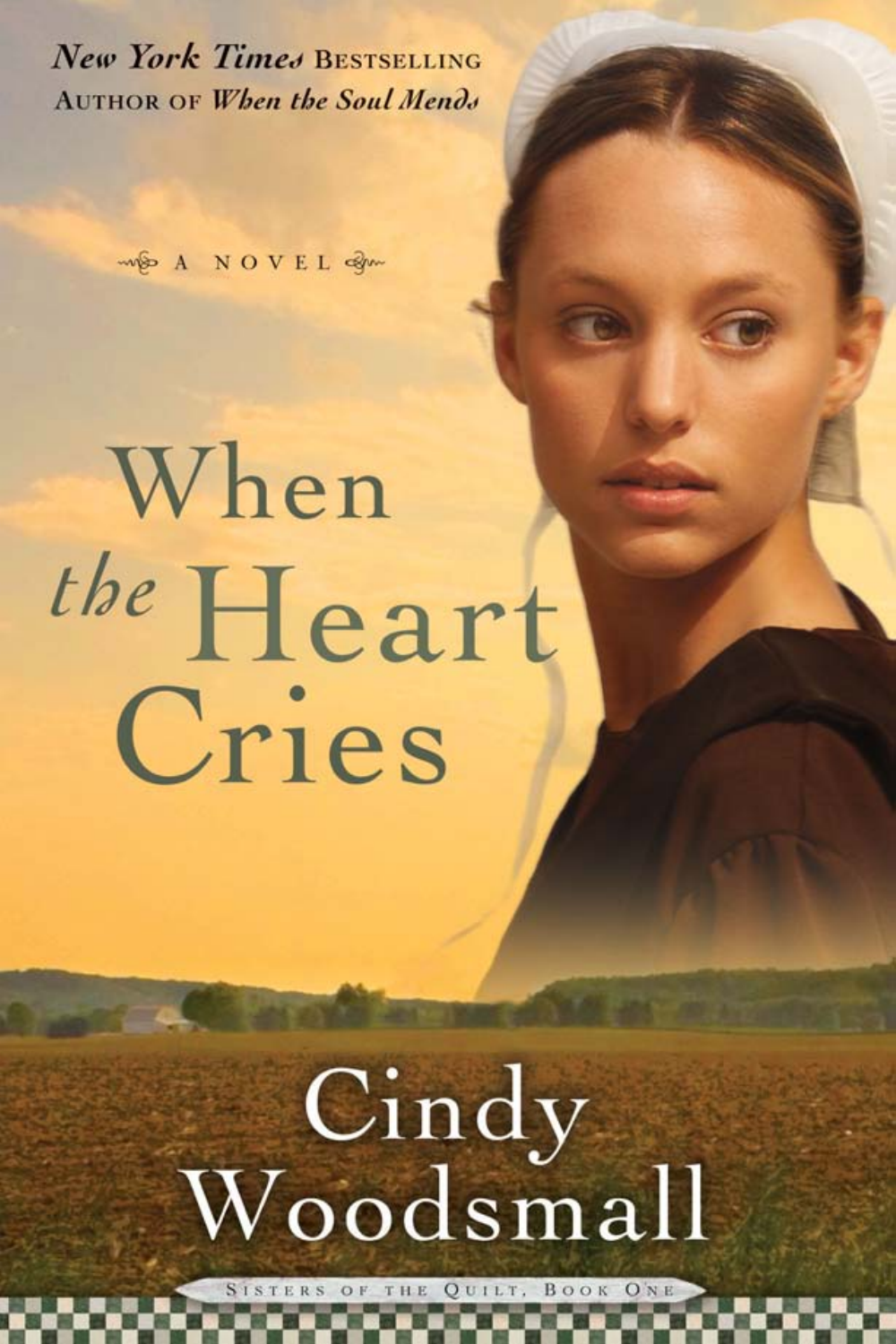#### **Praise for**  *When the Heart Cries*

"As a native of Lancaster County, born and raised among Amish and Mennonite neighbors, I began reading *When the Heart Cries* with some trepidation. My concerns were quickly put aside: Cindy Woodsmall's research is thorough, and Hannah Lapp's Amish voice rings true. Her story is both touching and tragic, yet hope shines through every pageturning chapter. A moving and meaningful first novel."

> —LIZ CURTIS HIGGS, best-selling author of *Grace in Thine Eyes*

"Reaching deep into the heart of the reader, Cindy Woodsmall pens a beautifully lyrical story in her debut novel, *When the Heart Cries.* She paints a vivid backdrop of Amish and Mennonite cultures with fascinating detail and memorable clarity. Fans of this genre will be thrilled to discover this new author, and I look forward to the next book in the Sisters of the Quilt series."

—TAMERA ALEXANDER, best-selling author of *Rekindled*

"What a vibrant, strong, emotional story! *When the Heart Cries* will grip you and not let go, I promise. Highly recommended!"

> —GAYLE ROPER, author of *Allah's Fire* and the Seaside Seasons series

"*When the Heart Cries* is a story of tragedy and strength when an Amish girl's life is struck with the horror of reality. A powerful first novel."

> —DIANN MILLS, author of *Leather and Lace* and *When the Lion Roars*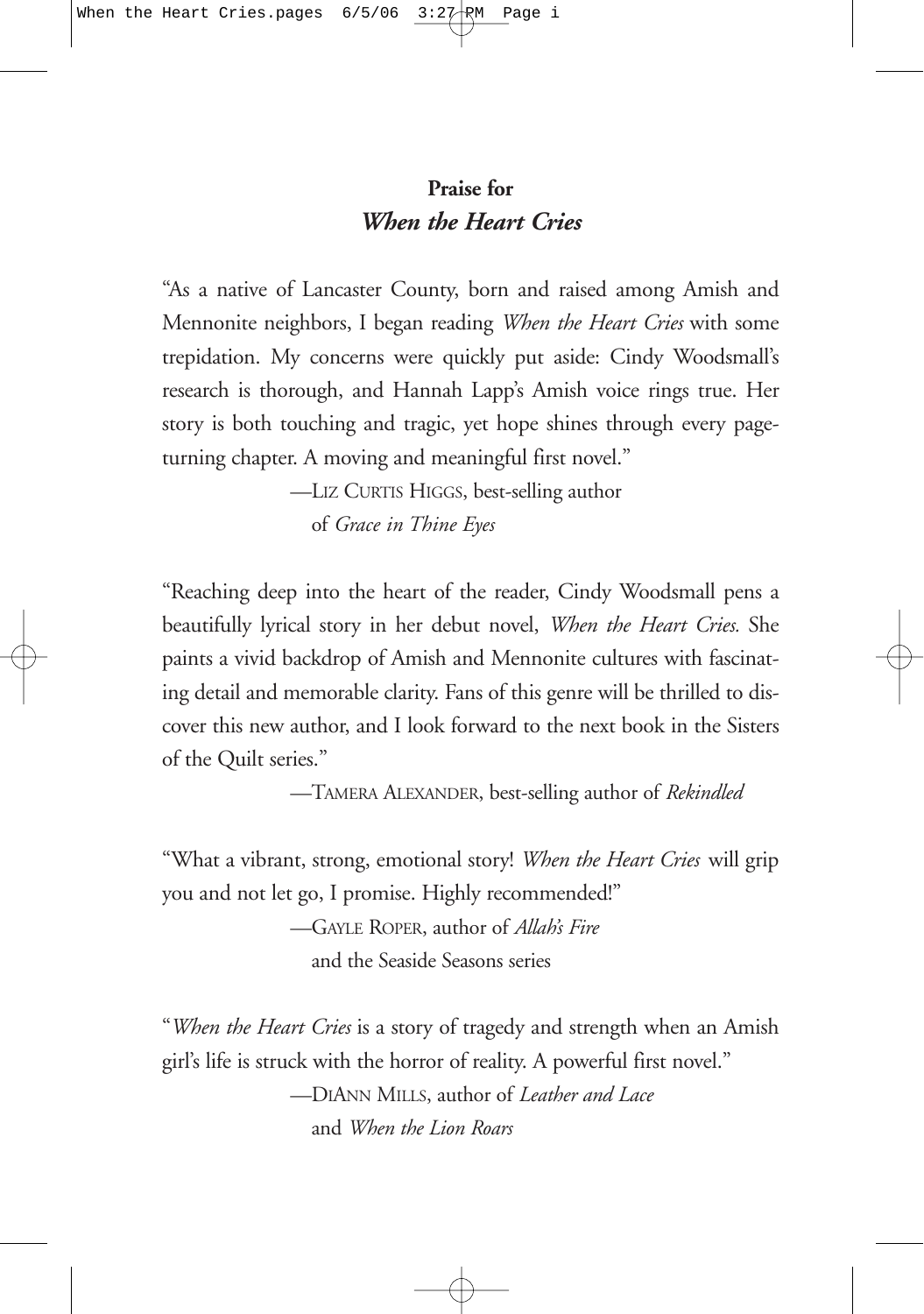"*When the Heart Cries* is a compelling and moving beginning to what promises to be a great new series. Cindy Woodsmall's characters wrapped themselves around my heart and wouldn't let go."

> —DEBORAH RANEY, author of *A Vow to Cherish* and *Remember to Forget*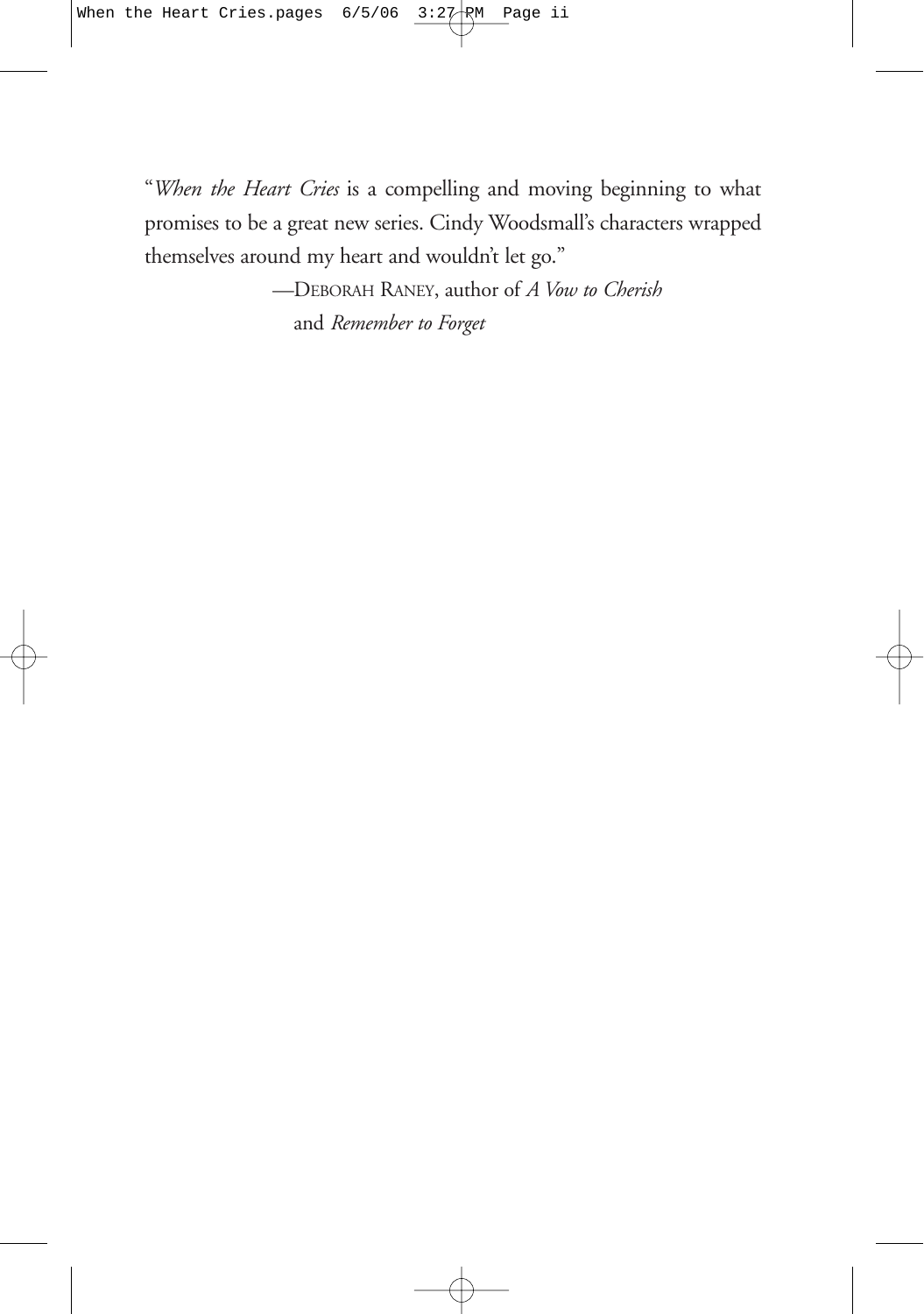## When *the* Heart Cries

mp A NOVEL com

### Cindy Woodsmall

**S ISTERS OF THE Q UILT , B OOK O N E**

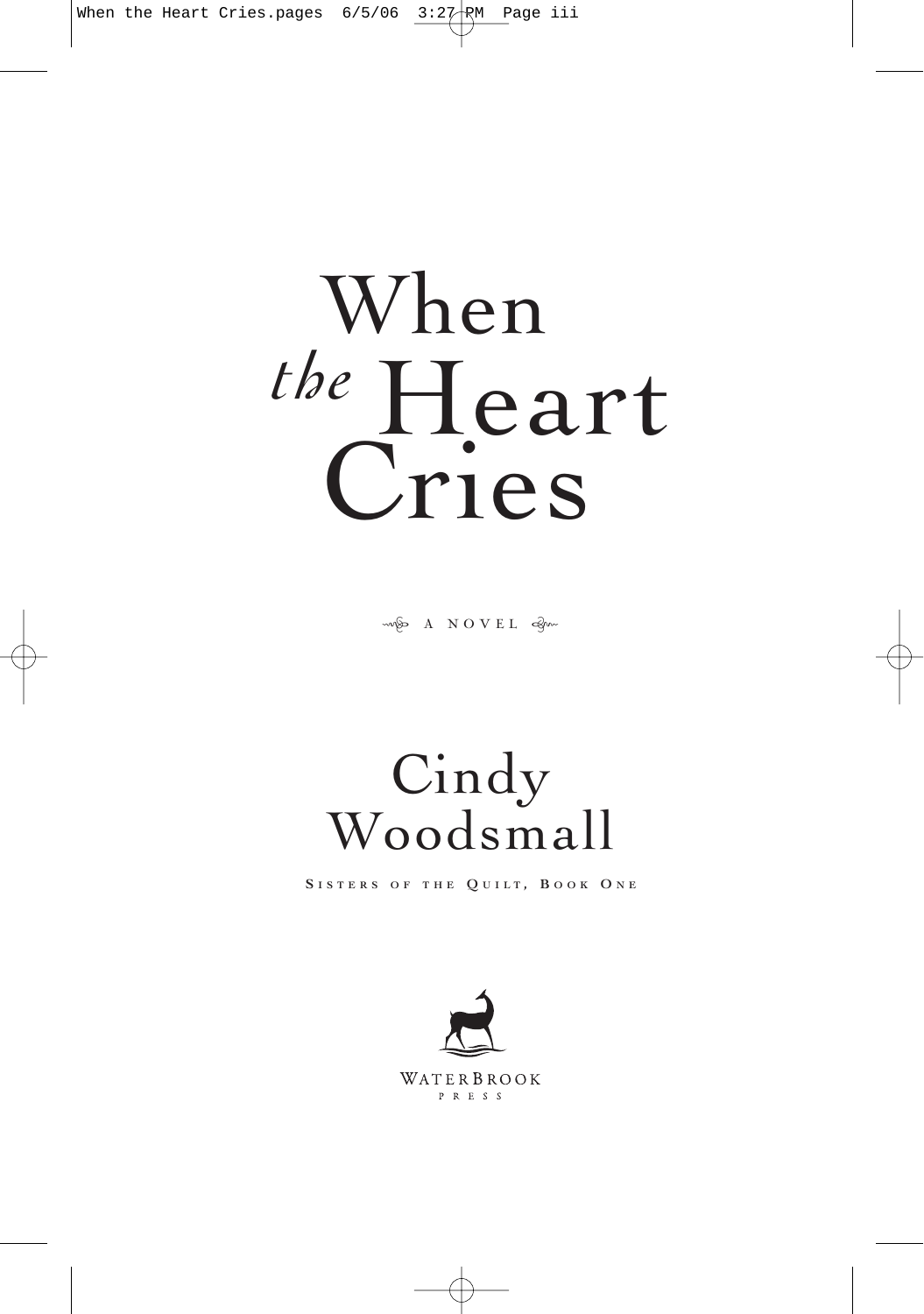WHEN THE HEART CRIES PUBLISHED BY WATERBROOK PRESS 12265 Oracle Boulevard, Suite 200 Colorado Springs, Colorado 80921 *A division of Random House Inc.*

All Scripture quotations are taken from the Holy Bible, New International Version®. NIV®. Copyright © 1973, 1978, 1984 by International Bible Society. Used by permission of Zondervan Publishing House. All rights reserved.

The characters and events in this book are fictional, and any resemblance to actual persons or events is coincidental.

10-Digit ISBN: 1-4000-7292-1 13-Digit ISBN: 978-1-4000-7292-7

Copyright © 2006 by Cindy Woodsmall

All rights reserved. No part of this book may be reproduced or transmitted in any form or by any means, electronic or mechanical, including photocopying and recording, or by any information storage and retrieval system, without permission in writing from the publisher.

WATERBROOK and its deer design logo are registered trademarks of WaterBrook Press, a division of Random House Inc.

Library of Congress Cataloging-in-Publication Data Woodsmall, Cindy. When the heart cries : a novel / Cindy Woodsmall. — 1st ed. p. cm. — (Sisters of the quilt ; bk. 1) ISBN-13: 978-1-4000-7292-7 ISBN-10: 1-4000-7292-1 1. Amish—Fiction. I. Title. II. Series: Woodsmall, Cindy. Sisters of the quilt ; bk. 1. PS3623.O678W47 2006 813'.6—dc22

2006011000

Printed in the United States of America 2006—First Edition

10 9 8 7 6 5 4 3 2 1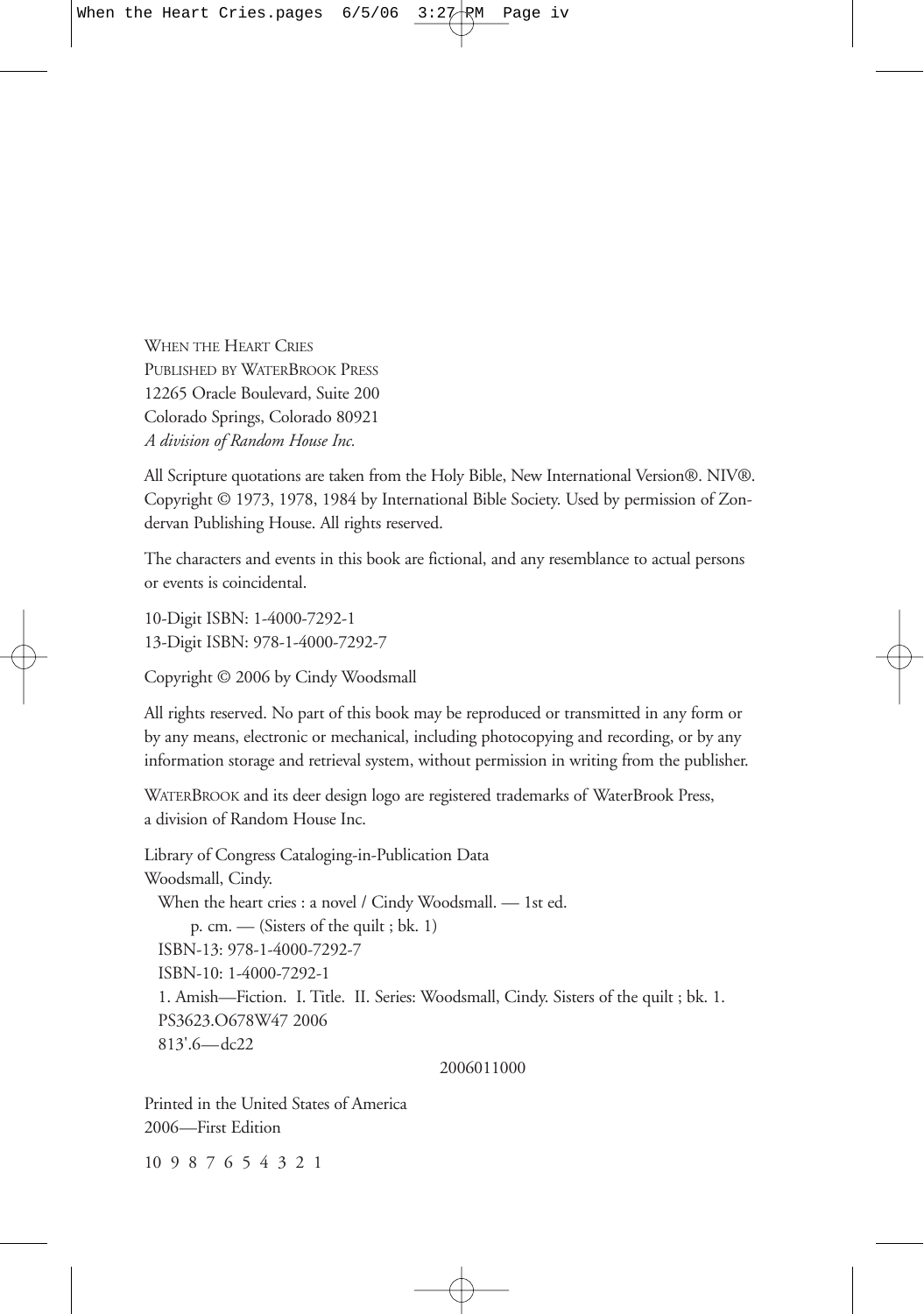*To the one man I never wanted to live my life without, my staunchest supporter, my closest friend: my husband. With you, life is more than I ever thought possible. Thank you.*

*To my two oldest sons, who believed in me. You sacrificed your personal time to help with the needs of the household and took great care of your younger brother so I could write. Thank you. You also have my gratitude for keeping my computers and Internet in good running order in spite of my best attempts at sabotage.*

*To my youngest son, the radiant energy to each day. You never doubted I could do this. When I needed humor in this story, your imagination came to the rescue. May you one day write the stories of your heart.*

*To my new daughter-in-law, who has helped in hundreds of various ways. I'm so thankful you're now a permanent part of our lives.*

> *And above all, to God, whose patience, love, and forgiveness make every relationship in my life possible. May I hear and respond to You and no other.*

*In loving memory of my mother, whose inner character always strengthens me and continues to make its mark on her descendants.*

*And to all daughters who navigate this ever-changing world, trying to find who they really are as a child of the King.*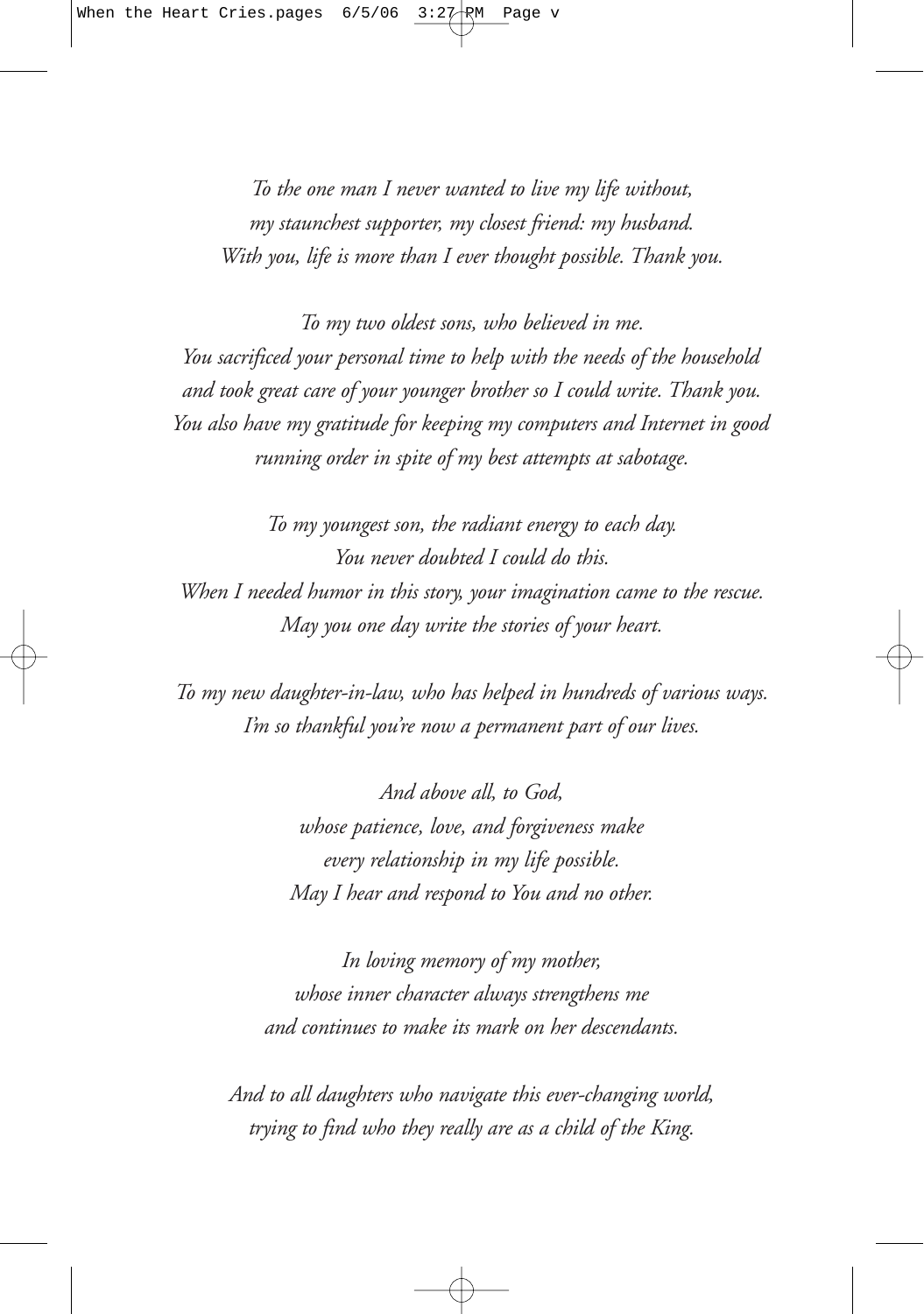#### *Acknowledgments*

I'd like to give a very special thanks to three women without whom this book and its sequels would not be possible: Miriam Flaud, my dear Old Order Amish friend, who opened her home, her family life, and her heart to this writing endeavor; Linda Wertz, who knows the Amish community well and opened doors for me, chauffeured me tirelessly whenever I landed in Pennsylvania, and never questioned if it would all be worth it; and Kathy Ide, editor, mentor, and friend. You in no way doubted that I could do this, even though you saw the roughest drafts of them all.

I'd like to thank everyone who had a hand in making sure all fictional patients responded in ways that were medically accurate: Rebecca T. Slagle, BSN, MN, neonatal nurse practitioner; Kim Pace, RN, BSN, manager, NICU/Nursery, Northeast GA Medical Center; Jeffry J. Bizon, MD, OB/GYN; Terri Driesel, physical pherapist; Elizabeth Curtis, RN.

Thank you to my critique partner, Marci Burke, whose fast-paced imagination, problem-solving skills, and faithful diligence can get any author out of a writer's block and back to work long before he or she is ready!

To Kathy Port, Kathy Bizon, Lori Petroni, and others who offered prayers and bits of time and creativity to various aspects of this project.

Thank you to Karen Kingsbury, who found time to reach out to me, even with a husband, six children, and a writing career.

Thanks to Deborah Raney, whose critiques, brainstorming, and encouragements are too numerous to list.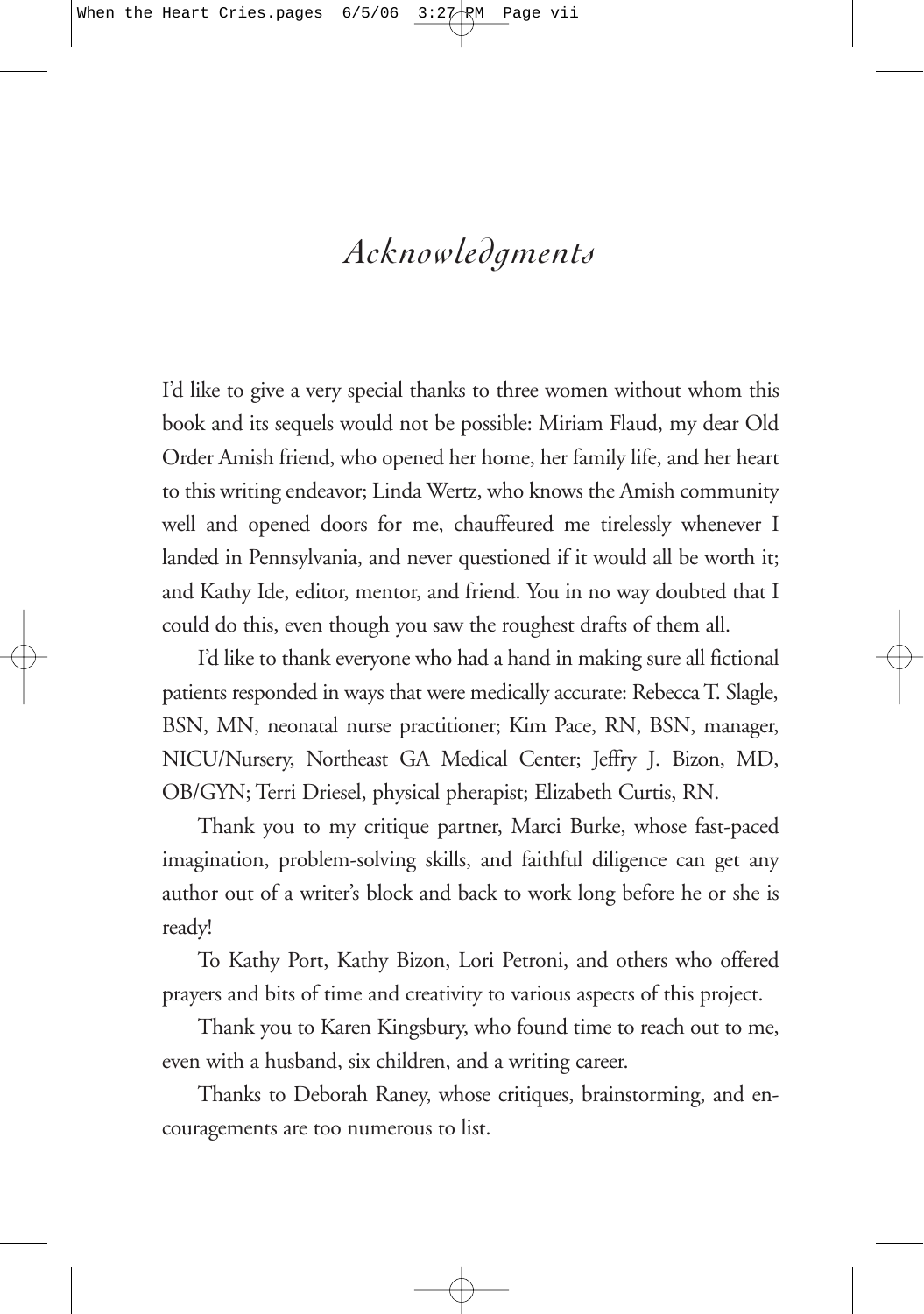Thank you to Shannon Hill, who believed in this work from the moment she read the first chapter. I'm so grateful for the privilege of working with you.

And to all the staff at WaterBrook Press. You're absolutely amazing!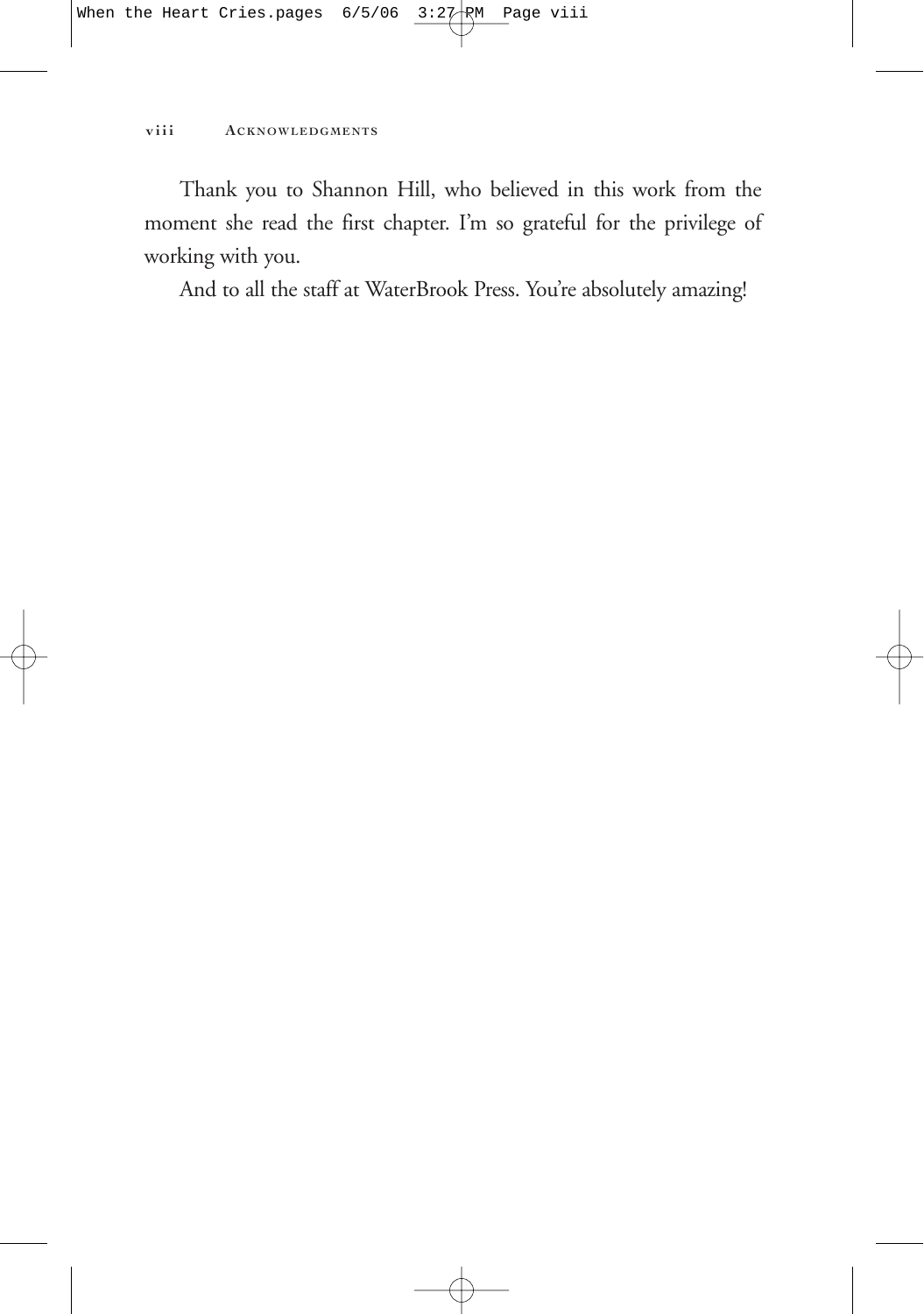$^e\ell$  annah Lapp covered the basket of freshly gathered eggs with her hand, glanced behind her, and bolted down the dirt road. Early morning light filtered through the broad leaves of the great oaks as she ran toward her hopes…and her fears.

A mixed fragrance of light fog, soil, garden vegetables, and jasmine drifted through the air. Hannah adored nature's varying scents. When she topped the knoll and was far enough away that her father couldn't spot her, she turned, taking in the view behind her. Her family's gray stone farmhouse was perched amid rolling acreage. Seventeen years ago she'd been born in that house.

She closed her eyes, breaking the visual connection to home. Her Amish heritage was hundreds of years old, but her heart yearned to be as modern as personal computers and the Internet. Freedom beckoned to her, but so did her relatives.

Some days the desire to break from her family's confinements sneaked up on her. There was a life out there—one that had elbowroom—and it called to her. She took another long look at her homestead before traipsing onward. Paul would be at the end of her one-mile jaunt. Joy quickened her pace. Her journey passed rapidly as she listened to birds singing their morning songs and counted fence posts.

As she topped the hill, a baritone voice sang an unfamiliar tune. The melody was coming from the barn. She headed for the cattle gate at the back of the pastureland that was lined by the dirt road. Beyond the barn sat Paul's grandmother's house, and past that was the paved road used by the English in their cars.

**1**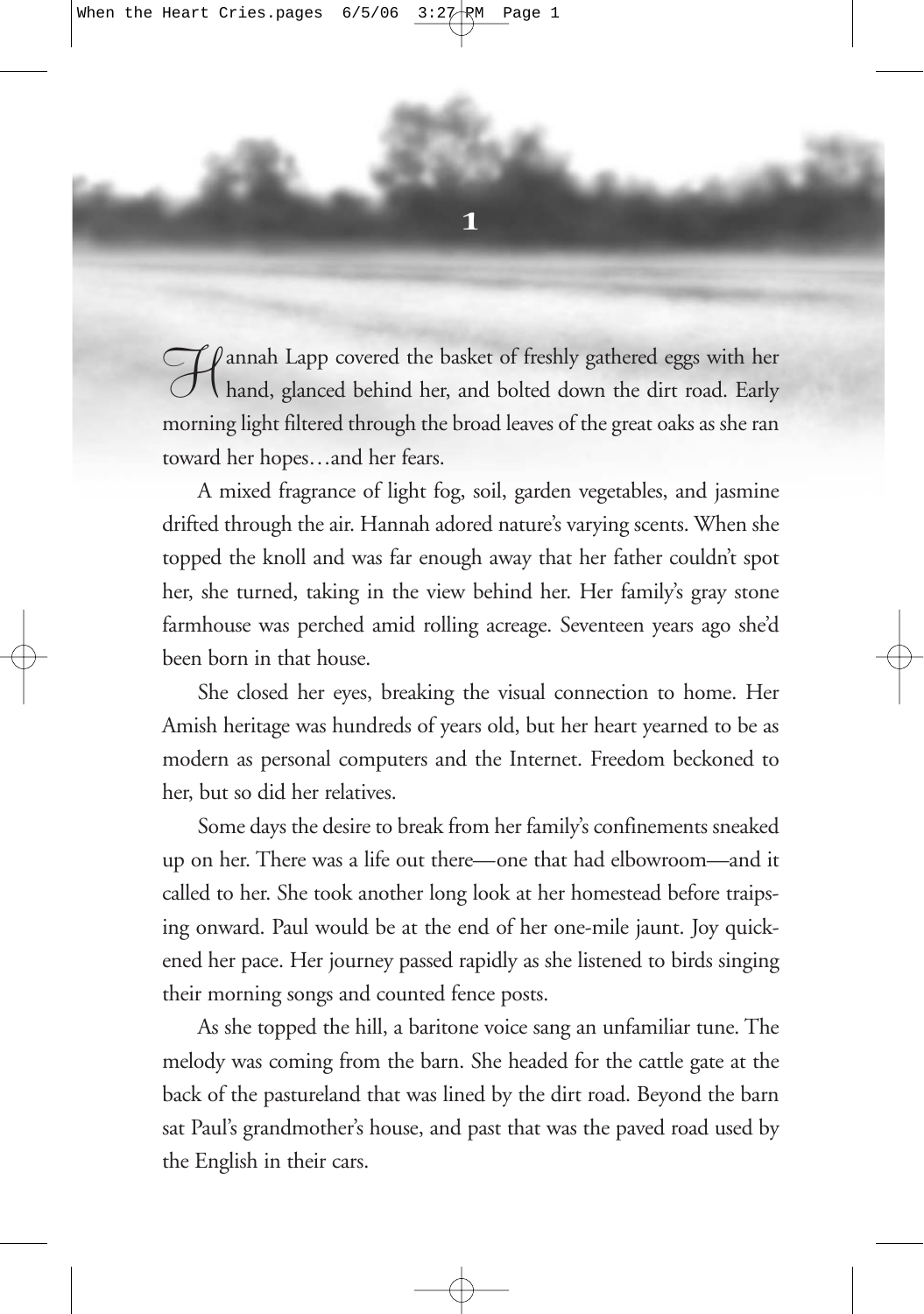Paul used the cars of the English. Hannah's lips curved into a smile. More accurately, he drove a rattletrap of an old truck. Even though his order of Mennonites was very conservative, much more so than many of the Mennonite groups, they didn't hesitate to use electricity and vehicles. Still, his sect believed in cape dresses and prayer *Kapps* for the women. Surely there was nothing wrong with her caring for Paul since the Amish didn't consider anyone from his order as being an *Englischer* or fancy.

As Hannah opened the cattle gate, Paul appeared in the double-wide doorway to the barn. His head was hatless, a condition frowned upon by her bishop, revealing hair the color of ripe hay glistening under the sun. His blue eyes showed up in Hannah's dreams regularly.

He came toward her, carrying a pitchfork, a frown creasing his brow. "Hannah Lapp, what are you doing, stealing away at this time of day? The whole of Perry County will hear thunder roar when your father finds out." He stopped, jammed the pitchfork into the ground, and stared at her.

The seriousness in his features made Hannah's heart pound in her chest. She wondered if she'd overstepped her boundaries. "It's your last day here for the summer." She held up the basket of eggs. "I thought you and your grandmother might like a special breakfast."

He wiped his brow, his stern gaze never leaving her face. "Gram's awful mean this morning."

"Worse than yesterday?"

He nodded. *"Ya."* A hint of a smile touched his lips. He often teased her about the word she used so much, threatening to tell everyone at the university about that word and the girl who used it. He knew her Pennsylvania Dutch pronunciation of the word as "jah" was correct, but that didn't stop him from ribbing her about it. As the slight smile turned into a broad grin, it erased all seriousness from his face.

Hannah clutched an egg, reared back, and mimicked throwing it at him.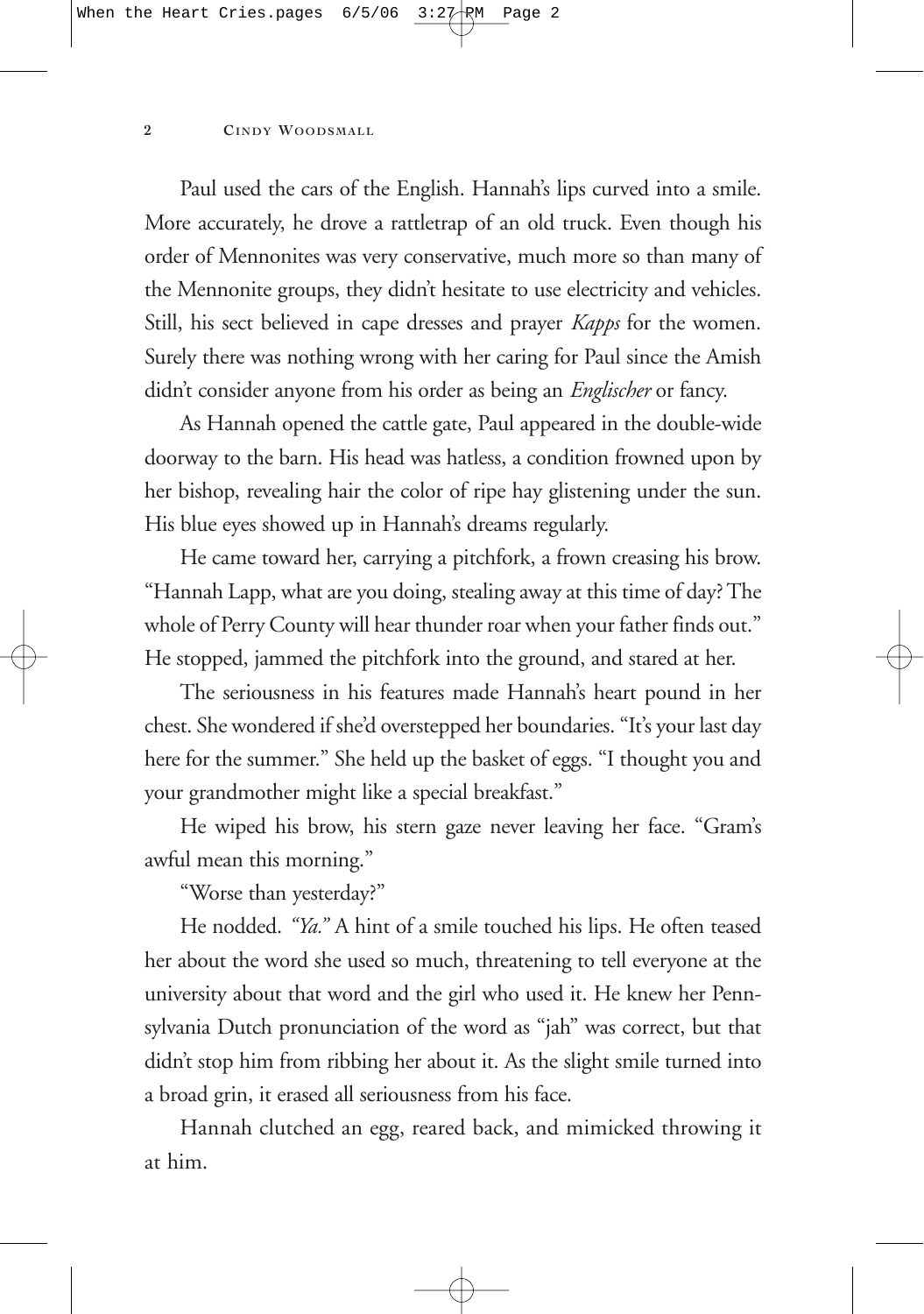A deep chuckle rumbled through the air. "Can't hit anything if you don't release it…or in your case, even if you do."

His laughter warmed Hannah's insides. She placed the egg back in the basket, huffed mockingly, and turned to cross the lawn toward the house.

This would be Paul's fourth year to return to college. Once again he'd be leaving her throughout fall, winter, and spring—with letters being their sole communication. Even that limited connection had to come through his grandmother's mailbox. Hannah's father would end their friendship with no apologies if he ever learned of it.

Paul covered the space between them, lifted the basket from her hands, and smiled down at her. "So, won't your family be missing you this morning? Or should I expect your father's horse and buggy to come charging into my grandmother's drive at any moment?"

"My *Daed* would not cause a spectacle like that." Hannah licked her lips, thirsty after hurrying the mile to get there. "I arranged with my sister to do my chores this morning."

"Then who will do her chores?"

"Sarah's off this morning 'cause it's her afternoon to sell produce at Miller's Roadside Stand. I paid her to do my chores. So it all works out, *ya*?"

"You paid her. Was that necessary?"

Hannah shrugged. "I'm not her favorite person. But let's not talk about that. She was willing to work out a deal, and here I am."

Paul opened the screen door to his grandmother's back porch. "I just hope Sarah doesn't say anything to your father."

"There's nothing for her to say. As far as she knows, Gram told me to be here to work." Hannah paused, grasping one side of the basket Paul held. "Besides, even *Daed* tries to remember it's my *rumschpringe.*"

He released the basket to her. "But extra freedoms don't hold a lot of meaning for your father, do they?"

She refused the disrespectful sigh that begged to be let loose. Her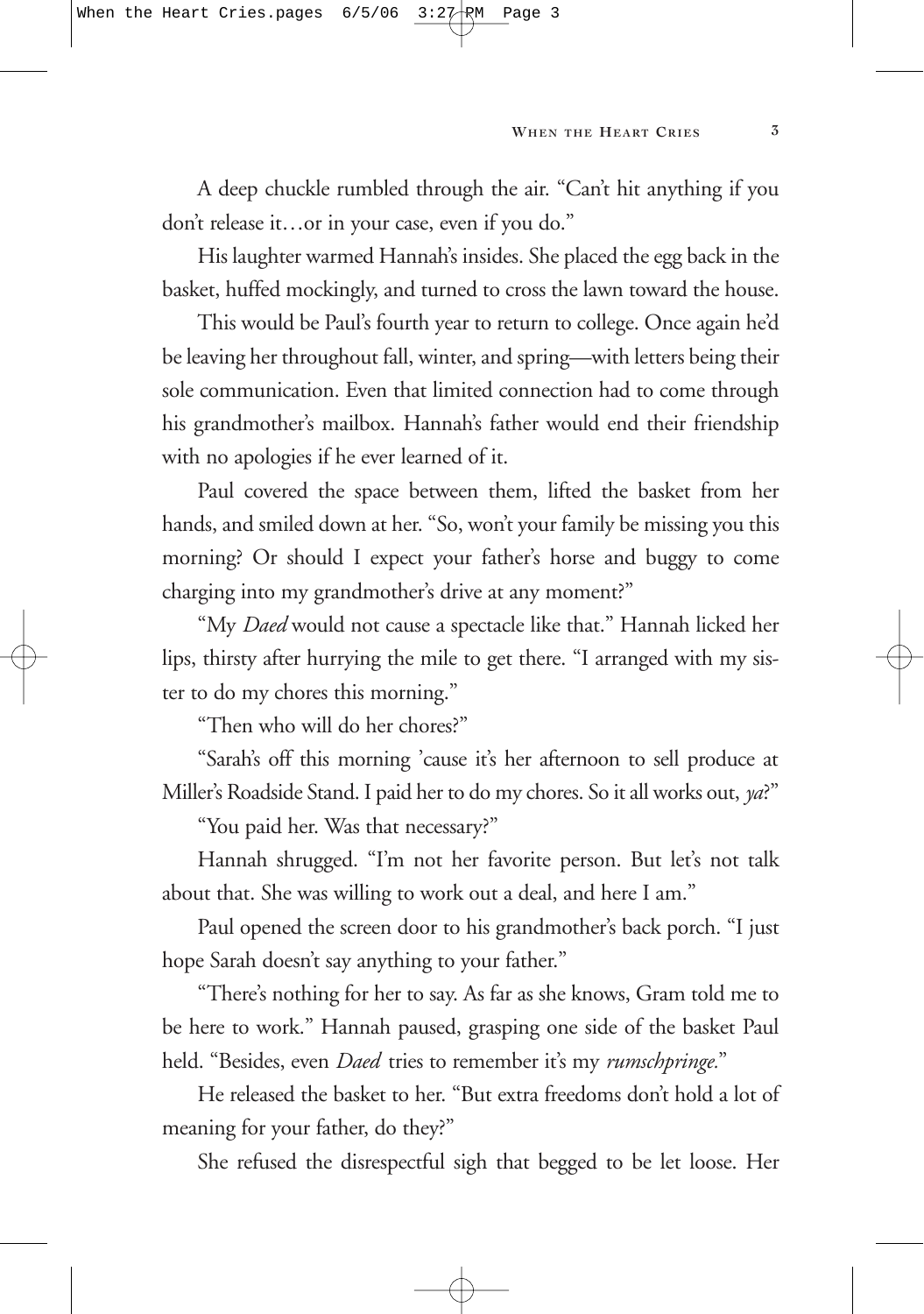father could be exasperating at times. "The traditional rules keep him a bit subdued. It wouldn't do to have the bishop discover he's not following our traditions."

Hannah opened the door to the house, but Paul placed his arm across the doorframe in front of her, stopping her in her tracks.

He bent close. Hannah kept her focus straight ahead.

"Look at me, Hannah." The soft rumble of his words against her ear made a tingle run through her. The aroma that she'd come to recognize as easily as the man himself filled her. His scent had come to make her think of integrity, and it made her long to draw closer to him.

Several seconds passed before she managed to lift her gaze to meet his. His lips were pressed together in a smile, but his blue eyes held a look she didn't understand.

"I've been aching to talk to you before I return to college. There are some things I just can't write in a letter. If you hadn't come today, I was planning to knock on your door this afternoon." A light sigh escaped his lips. "But the problems that would have caused would have prevented us from getting to speak."

"Paul!" a shaky voice screeched out. The slow thump of a cane against the wooden floor announced that his grandmother was only a few steps from seeing them.

Hannah took a step backward, thinking she'd die of embarrassment if anyone saw her this close to Paul.

He straightened, putting even more distance between them. "Promise me we'll get time alone today. I need to talk with you before I leave."

Hannah stared into his eyes, promising him anything. "I give you my word," she breathed.

He lowered his hand from the doorframe. "Gram, Hannah's here."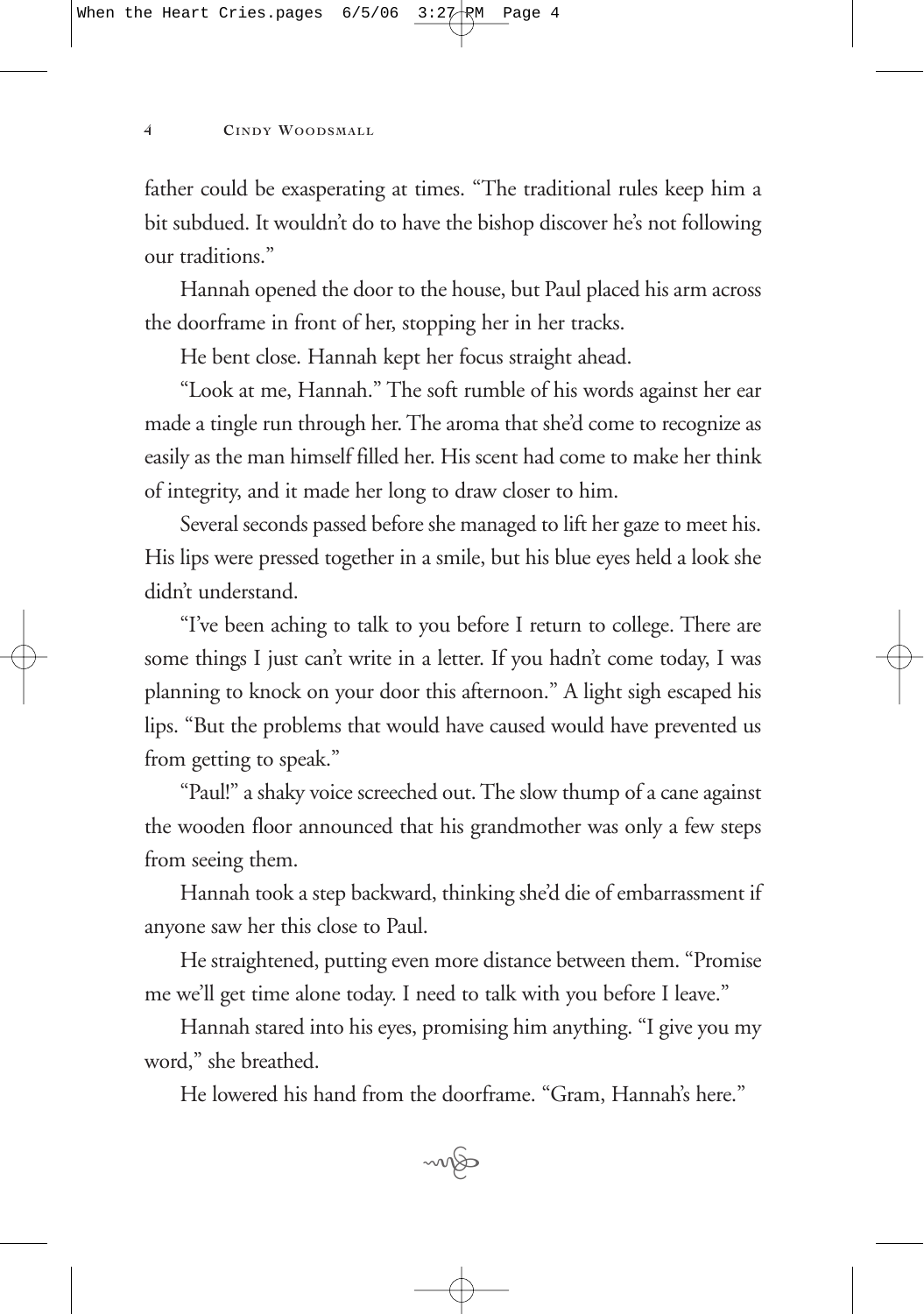From the berry patch, Paul heard the familiar chime of the sitting room's clock. It rang out five times, but Paul needed no reminder of the hour. He was more than ready to see Hannah for a second time today and before he left for the fall semester.

He dumped the handful of blueberries into the half-full galvanized bucket. He straightened the kinks out of his back and studied the horizon for a glimpse of Hannah. The moment they had washed the last breakfast dish, Hannah had scurried home, hoping no one had missed her. So they hadn't managed to find a moment for private conversation. He turned his attention back to the almost-bare bushes, glad he'd bought two pints of blueberries from Lee McNabb's Farmers' Market yesterday.

He'd had more than enough of treating Hannah as if she were only a friend when he was in love with her. If she were a few years older, he'd have shared how he felt long before now. But even if he told her and she felt the same way, she wasn't the only one who would have to continue keeping their relationship hidden. If he wanted to keep her out of trouble with her father and even her community, he couldn't afford to tell anyone about her. He had too many distant relatives in Owl's Perch who could ruin their future by getting talk started.

Assuming she was interested in a future with him.

As Paul stood at the picnic table, adding the purchased berries to those he'd picked, he saw Hannah topping the hillock of the dirt road. The sight of her caused his pulse to race.

Most of her beautiful chestnut-colored hair was hidden by the prayer *Kapp.* Her brown dress, thick with pleats, came far below her knees and was covered by a full-length black apron. The Amish aimed to be plain in every possible way, from their eighth-grade education to the strict codes of their clothing. A smile tugged at his lips. Hannah had the heart of a lioness and the gentleness of a kitten. Keeping her ordinary was a feat that couldn't be accomplished by a set of rules—even the laws of the *Ordnung.*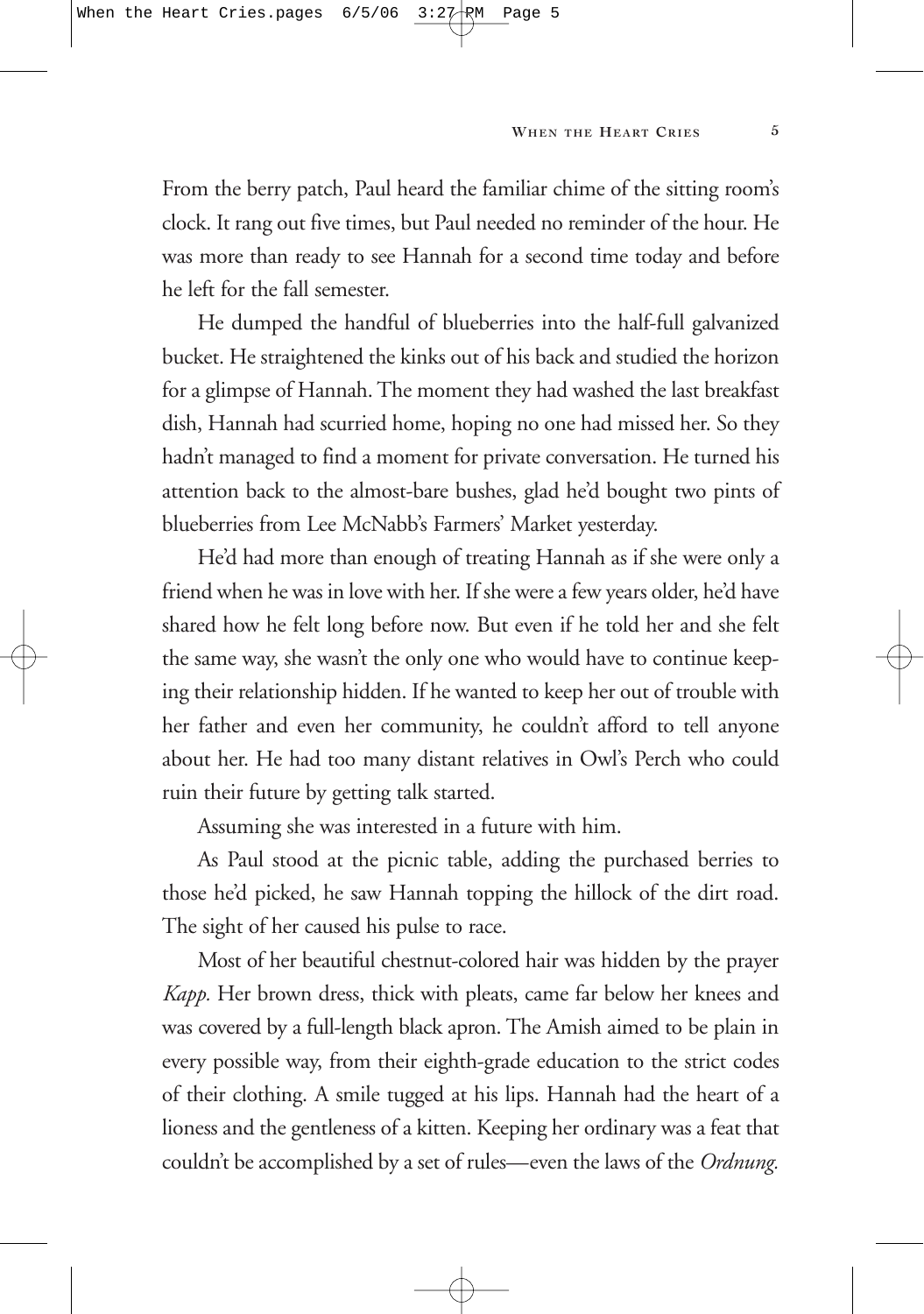She spotted him and waved. He returned her greeting and set down the bucket. His entire being reacted to her: his heart pounded, his palms sweated, and his thoughts became jumbled. But what kept him returning to Owl's Perch each summer wasn't his physical attraction to her. There was something between them that he didn't understand, but he knew it was hard to come by in a guy-girl relationship. With her as his wife and his degree in social work, there was no telling what the two of them could accomplish. He and Hannah both wanted to make a difference in the lives of others—especially children. What better way than to become a lifelong team, even though Hannah was just now learning how to pray and trust God. Until recently, for her everything had been a matter of adherence to rules.

Paul watched her every move as she opened the back gate and crossed the field. As he unlatched the cattle opening to the front of the pasture, loving words rose in his throat and all but forced their way out of his mouth. But, as always, his lack of confidence and his respect for her more stoic ways kept the words unspoken.

"Hi." She handed him the cloth-covered bundle she'd been carrying.

He raised the bundle to his face and breathed in the aroma of freshbaked bread. "Mmm."

She gave him a challenging grin. "So, who do you think made that bread?"

"You." He spoke with absolute confidence.

Her hands settled on her hips. "There are four bread makers in my home. How can you tell whether I made it?"

"When you've made the dough, the loaf has a hint of blaze within it, as if you put part of your soul in it."

Hannah laughed. "You talk foolishness, no?"

"I'm serious, Hannah." He inhaled the scent of the cloth-wrapped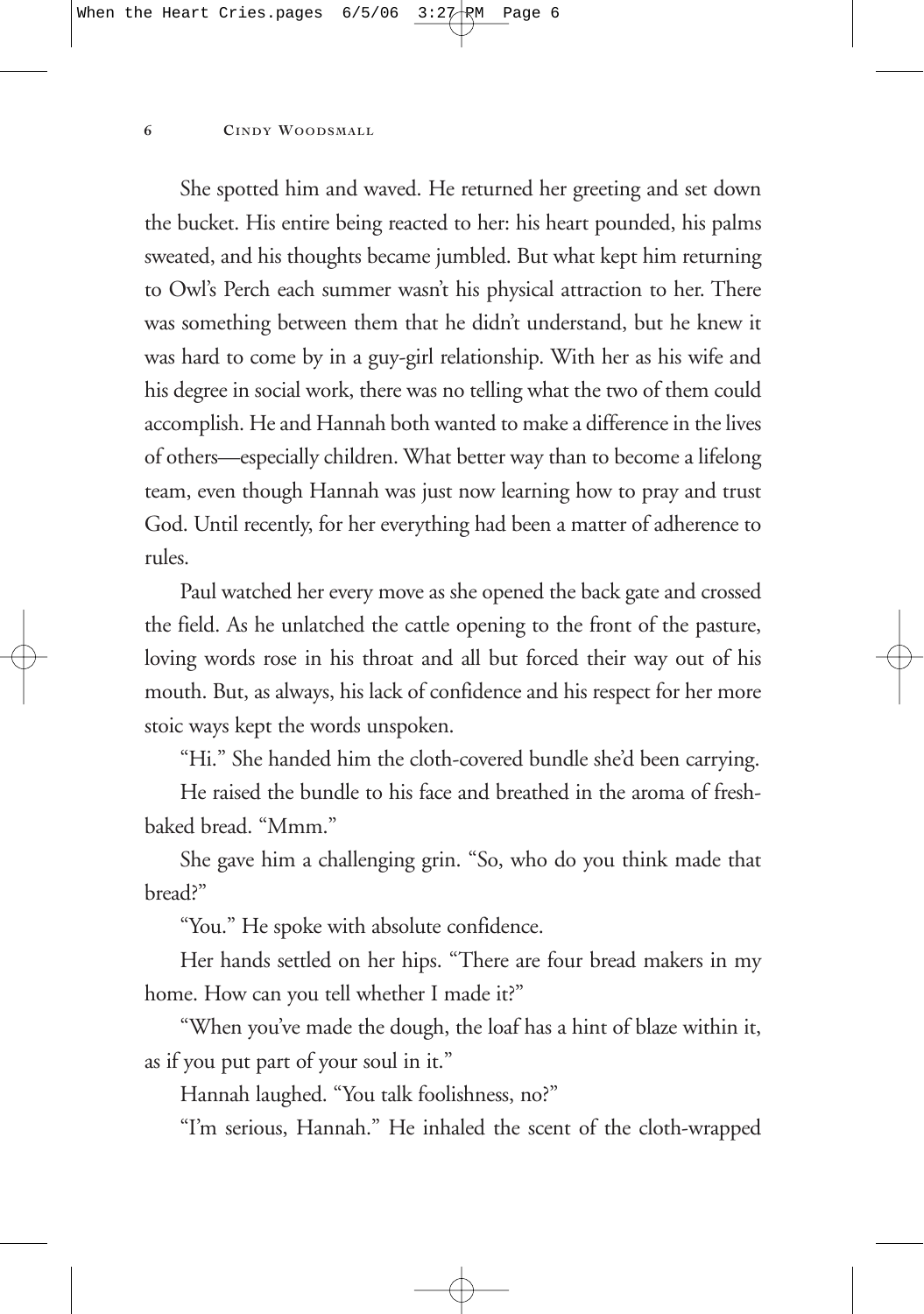loaf again. "If you breathe deeply, you'll smell the heat." He held the bread toward her face. "Just like the fire in you, Lion-heart."

She clicked her tongue, warning him he was edging toward impropriety. He lowered the loaf and gazed into her eyes, not wanting to disrupt the power of the feelings that ran between them. To him, Hannah possessed all the courage, control, and nobility associated with lions. The term fit perfectly, even if its use did embarrass her.

"Wait here." Paul strode to the back door, grasping the handle to the bucket of blueberries on the way. He marched across the porch and into the kitchen. After setting the pail and the loaf of bread on the table, he hollered, "Gram."

Finding her in the living room reading her Bible, he stepped to the round mahogany end table next to her. "Hannah's here. We're going for a walk." He took one of the walkie-talkie radios off the table and turned it on. "If you need anything, just push this button." He pointed to the knob with the musical note on it. "If you buzz us, we'll come back pronto." He set the radio on the table and attached the matching one to his belt loop.

His grandmother's eyes searched his face.

Paul raised an eyebrow. "Please try not to need anything." He kissed her on the head.

"I'll give you fifteen minutes, young man. Then I'm pushing that button. Young people don't require any more time than that."

"Come on, Gram. Hannah and I need some uninterrupted time to talk."

Soft wrinkles creased her face as she studied him. "I'll give you twenty. After that, whatever needs to be said can be said on the back porch or in the kitchen. And no back talk or I'll drive to her parents' place myself."

Paul sighed. "Yes ma'am." He hurried to the back door. Gram never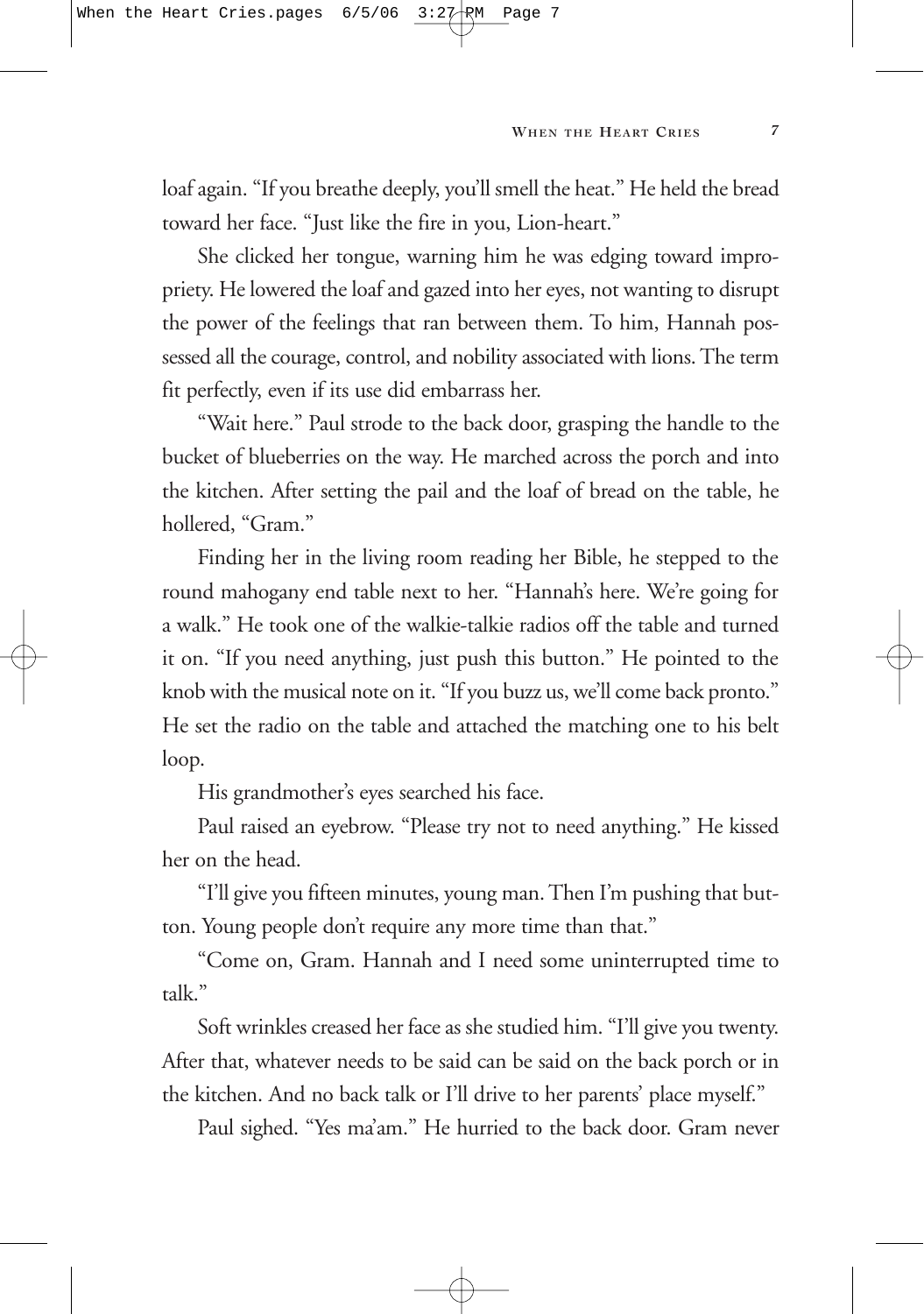allowed him to feel like an adult. When he was with his parents in Maryland, they gave him a lot more freedom than his gram did, and at the university he had freedom galore. He didn't need it there.

He checked his pocket for the gift box and bounded out the back door.

Hannah stood on a knoll, staring across the green pastures at the grazing herd as the breeze fluttered through her skirts and played with the strings of the *Kapp* on her head. He'd love to have a photo of that. Any photo of Hannah would be nice.

He came up to her and held out his hand. For the first time, she placed her hand in his.

They jogged across the field and into the shade of the woods. When they came to a bridge that stretched across the creek, they slowed. Hannah peeled off her slip-on shoes and sat on the edge of the wooden planks. Her feet dangled high above the water.

Paul shook off his sandals and sat beside her.

For a moment no words were spoken. The sounds of the water babbling, some birds chirping, and an occasional cow mooing filled the air.

Ignoring the nervousness that clawed at his gut, Paul covered her hand with his. "It gets harder to leave every year." He drew her hand to his lips and kissed it.

She gawked at him, as if she hadn't ever expected him to kiss her. He leaned in closer, hoping to kiss her cheek.

Clearing her throat, she pulled away from him. "I think it would be best if we go back now." She stood.

"But…" Paul jumped up. "I…I'm not finished with what I wanted to say. I want to talk about us."

She picked up her shoes. "Don't ask to see my heart and then return to your girls on campus." Without looking at him, she stuffed a foot into each shoe. "I may not be educated like them, but I'm nobody's fool, Paul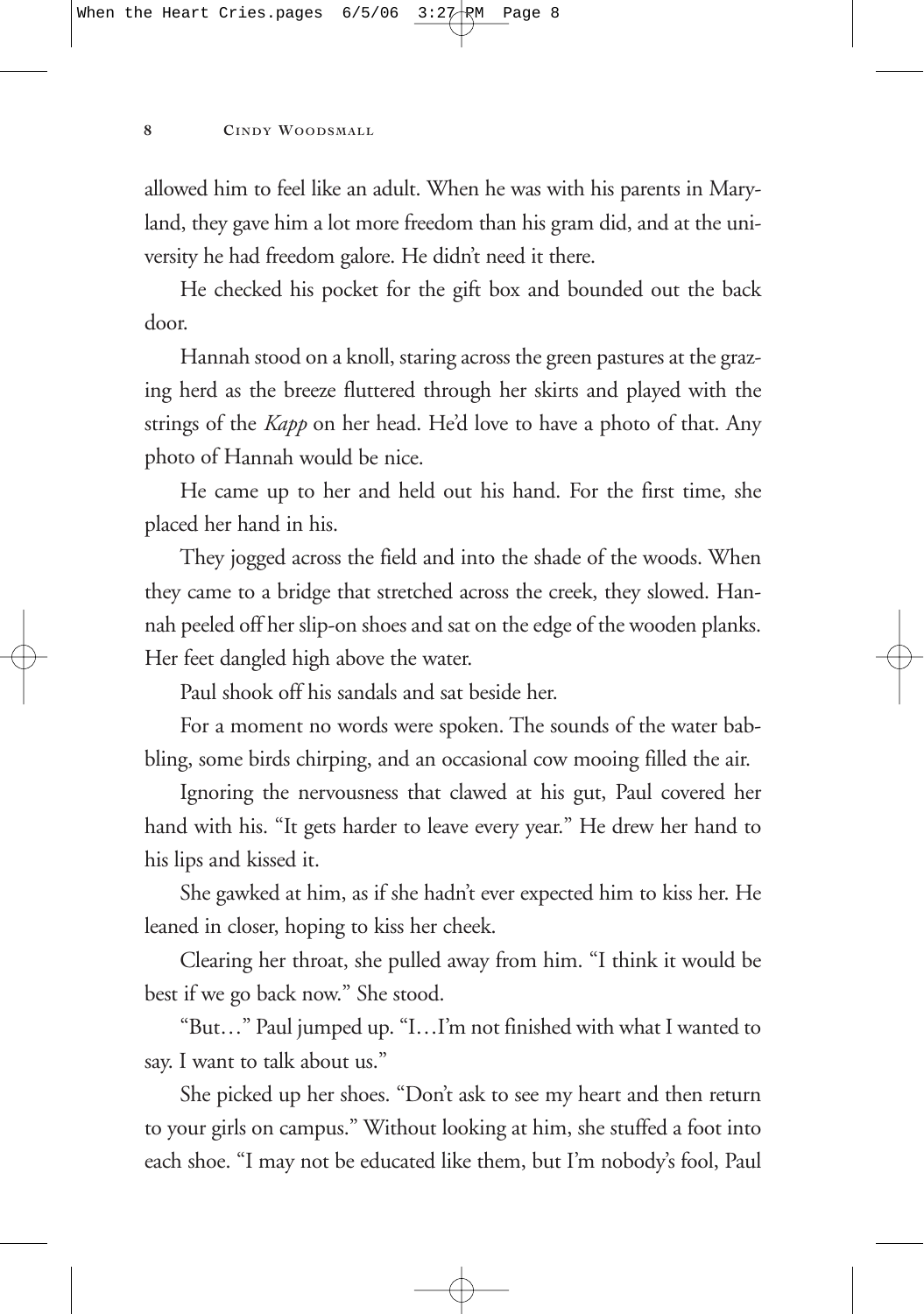Waddell. I've heard stories of what it's like out there, and I don't appreciate this. We're better friends than this." Brushing her hands against her apron, she lifted her gaze to him.

Uncertainty roiled inside him, making his stomach hurt. He slid his feet into his sandals. Was he ruining the very friendship he cherished above everything else in his life? "I do not have a girl on campus, and I never have. There's no one for me but you…if you'd care to be called my girl."

She stared at him for a moment. "What are you saying?" Her hoarse whisper etched itself into his soul.

Paul moved in closer. "I'm saying I want us to have a future…together." He reached into his pocket and pulled out a long, thin, gold-colored box. "This is for you."

Hannah shook her head. "I can't take that."

"All this time we've been friends, and you can't take a simple gift?" He held it out for her, hoping she'd accept it. "It's what we've done together, working for Gram along with making goods to sell at McNabb's Farmers' Market."

She lifted the box from his hands and held it while questions remained in her eyes.

Paul dared to touch her cheek with his fingers. "Hannah, you are all my thoughts and hopes."

She stared at him, her breathing rapid.

"We'll have to wait at least a year, but…" Paul stared at his feet, kicked a patch of moss, and tried not to mumble. "Hannah Lapp, will you marry me?"

She didn't utter a sound or even twitch a foot. He raised his eyes. Her face had disbelief written across it. "But…my family… I…I… It'll be hard enough on *Mamm* if I don't join the faith, but her heart will break if I move out of Owl's Perch."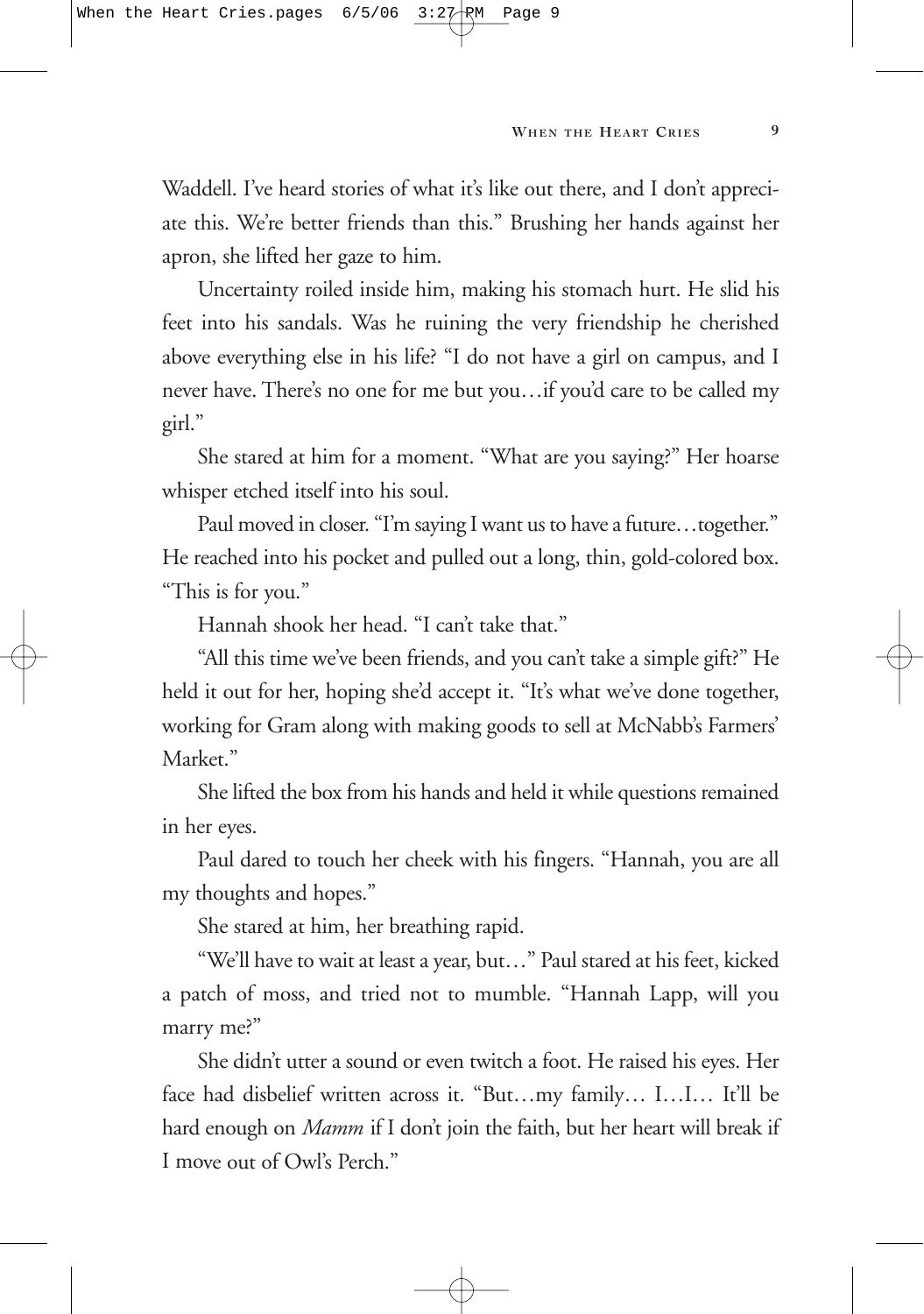Paul rubbed the back of his neck. Winning the approval of her family was an uphill battle, one he had to win or her heart would rend in two. He gazed into her eyes, hoping to assure her that he'd do his best.

They both knew that if she married him, it would affect her relationship with her family for the rest of her life. Since she hadn't been baptized into the Amish faith, she wouldn't be shunned if she chose to marry a Mennonite. But her father wouldn't allow an outside influence to enter his home any more than he would allow electricity. When she was permitted to have a rare visit, she would not be allowed to enter the house. Things weren't that way in every Amish family, but that didn't help Hannah's situation.

The key to winning over her father, Paul hoped, was patience and timing. As much as he wished for the right words to soothe Hannah's concerns, he didn't have all the answers.

As if absorbing and accepting the truth of his feelings for her, a slow smile erased her distress. She managed a nod.

"Is that a yes?" He clasped his hands over hers, which were still holding the unopened box.

"Yes," she whispered.

"Hannah, I can't believe this. I mean…I didn't think… You keep a man guessing, that's for sure."

She angled her head. "Would you have me be bold, like those girls I hear about among the English?"

Paul squeezed her hands. "I'll never be interested in anyone but you." He reached for her face. His fingers lightly trailed down the sides of her cheeks. "You're so beautiful."

Hannah backed away, sputtering. "Beauty is vanity, and I'll thank you not to put any stock in it."

Paul laughed. "Oh, you are beautiful, but that's not why I'm interested. Why, I could find lots of beautiful girls if that's what mattered to me."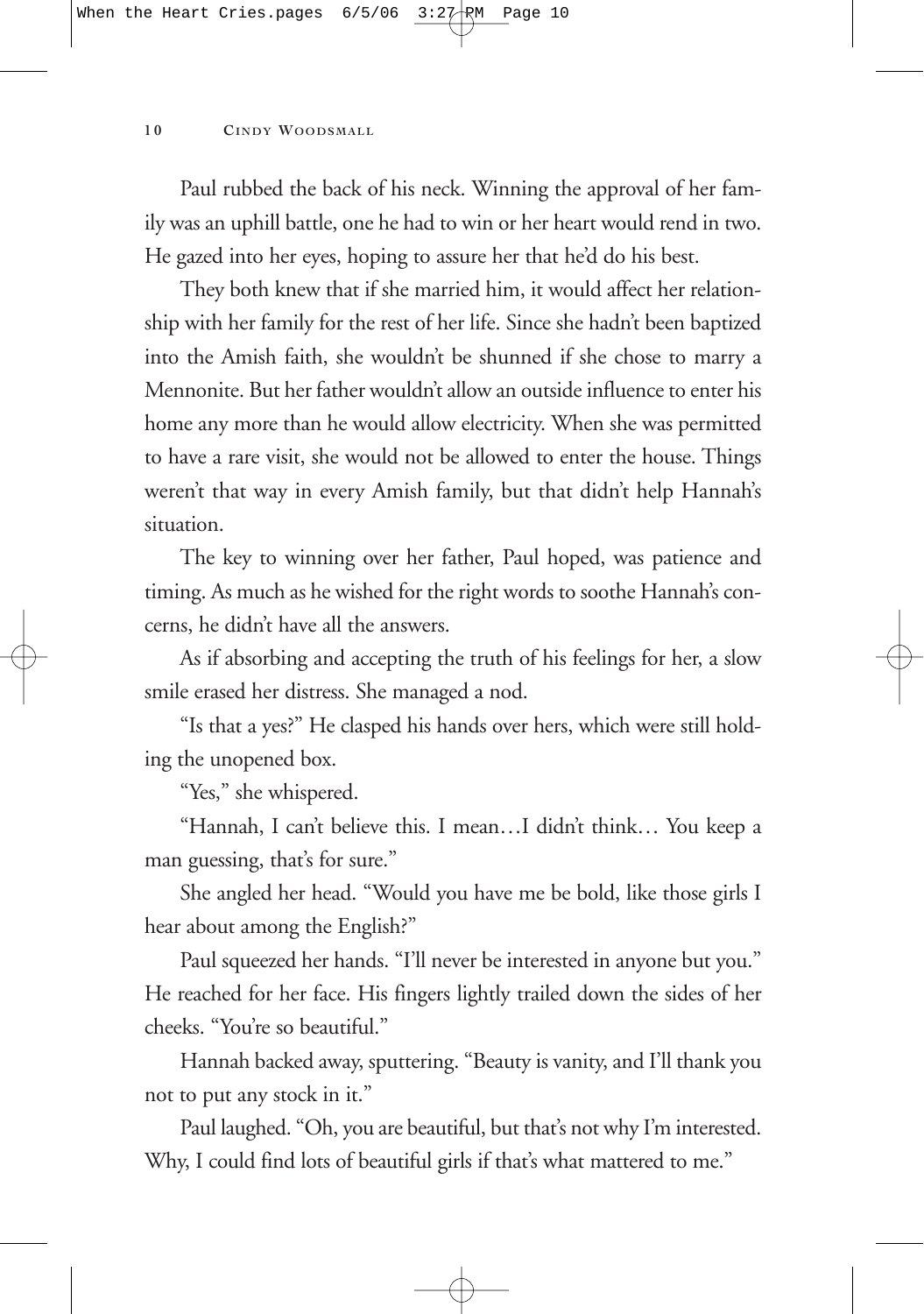She studied him for a moment before she chuckled. "Listen to your boldness. Why, I should have thrown that egg at you this morning."

Paul laughed. "Too late." He pointed to the gift. "Open the present."

With her cheeks covered in a blush, Hannah removed the golden ribbon wrapped around the small box. She lifted the lid and pulled out a thin book, about two inches by three inches. Her brows knitted slightly as she opened the book to a page of columns and numbers.

"The card I had you sign last week wasn't for Gram's tax purposes. It was for our savings account." He pointed to the bottom number in one of the columns. "With all our work over the summers, this is what we've earned so far to sponsor that little girl in Thailand."

The joy-filled surprise in her eyes made every drop of sweat worth it. "You've saved that much?"

"*We've* saved it. We planted that huge garden beside Gram's every spring for three years. We sold the vegetables and bought the supplies for canning. I may be the one who got stuck with the handyman jobs of roofing and such, but you sewed all those doodads—from dolls to comforters. It took both of us to earn this money. Thanks to our efforts, some young Thai girl will go to live at House of Grace instead of being sold into slavery. She'll get clothes, food, and an education."

Hannah ran her fingers over the columns of numbers. "Who would have thought that with a little hard work we could do so much for someone?"

"God, I suspect." He desperately wanted to kiss her. Instead, he held his hand out for the book. "I want to show you something else."

Hannah gave him the book, and he flipped the page. "This section shows a portion of money I've set aside in a separate account." He pointed to the right spot. "This is for our living expenses."

Hannah's attention moved from the book to him. "But you're the only one who's been putting money into the living expenses part, right?"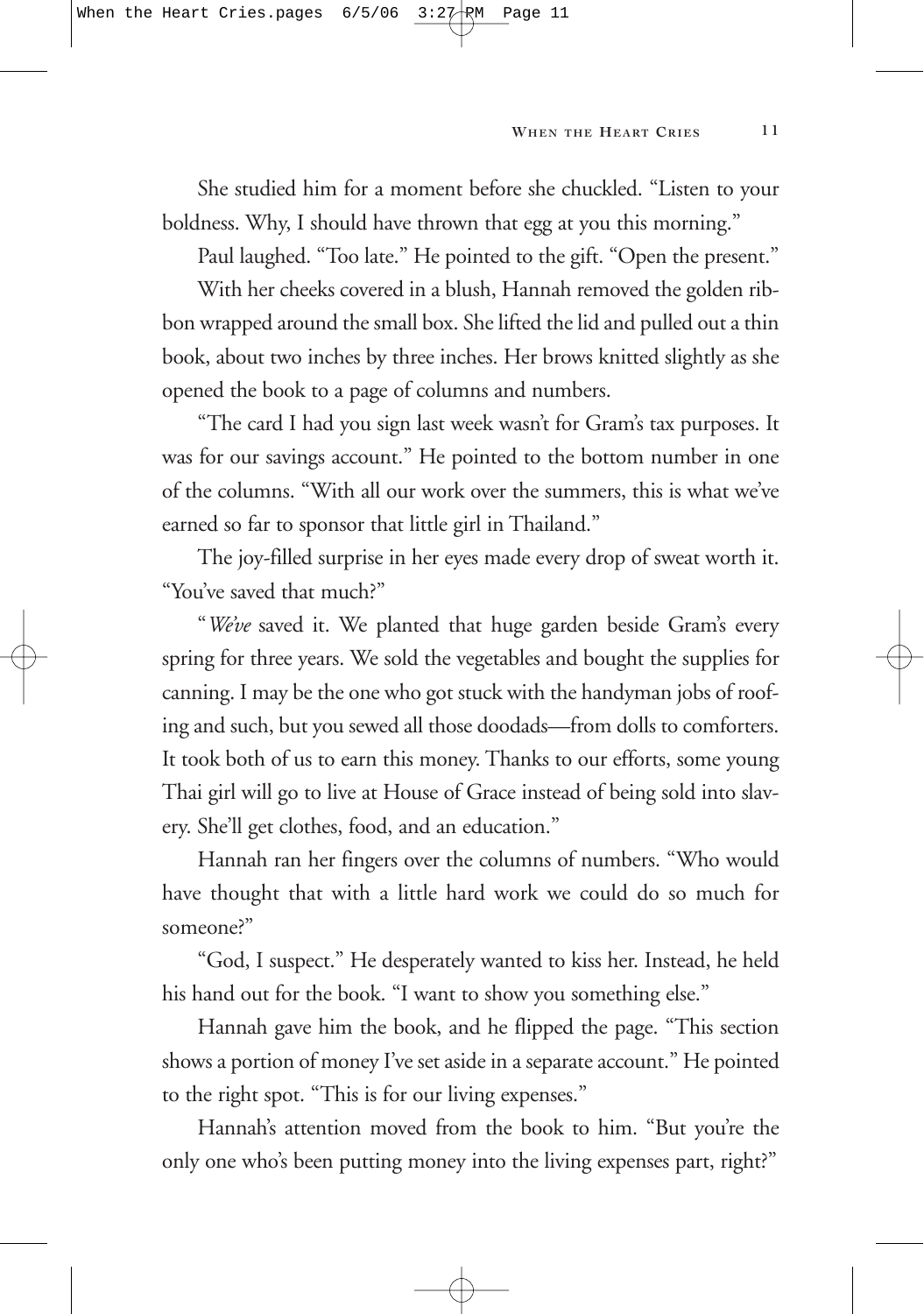Paul nodded, unsure what she was getting at.

She scrunched her brows. "Then how do you have so much already?" "I've been aiming at this for years."

She seemed too surprised to respond. He kissed her on the forehead and was taken aback by the softness of her skin. The longer he stood so close to her, the stronger the need to kiss her lips became. But he was afraid she might not appreciate that move. "As soon as I graduate, I'll work for your father all summer without charging him. During that time, I hope to get his blessing to marry you."

Hannah rubbed her throat, concern flashing in her eyes. "And if he doesn't approve?"

"He will, Hannah, even if we need to wait an extra year or two." Paul bent and planted a kiss on her cheek. Her soft skin smelled sweet, like honey and cinnamon. "Your folks will come around."

A shadow seemed to cross her features. She picked up the side of her apron and tucked the gift box, ribbon, and book into the hidden pocket inside her pinafore. "If anyone can win over my family and community, it'll be you." Lifting her chin and squaring her shoulders, she giggled. *"Ya?"*

*"Ya."* Paul nodded and smiled.

The two-way radio beeped at him, and Gram's voice muttered his name.

"Come on." He held out his hand. "We'd better get back before Gram ruins my plans to win your father's approval."

Hannah put her hand in his, and they hurried toward his grandmother's house. "My heart is fluttering."

Paul paused, tightening his hand around hers. "I love you, Hannah Lapp."

She lowered her head, staring at their clasped hands. "I love you too."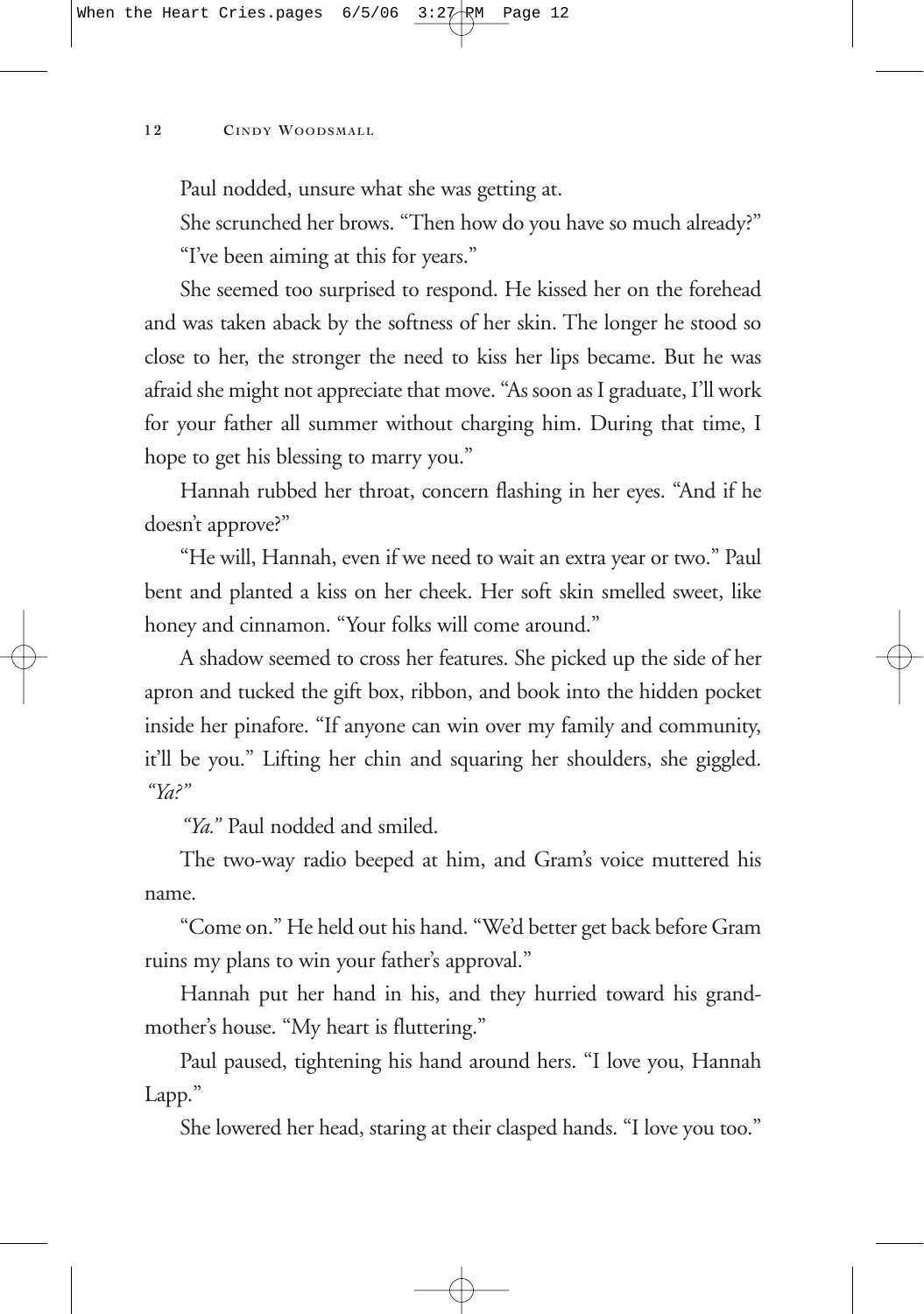

Carrying the bucket of blueberries, Hannah locked the back cattle gate and waved her last farewell to Paul. As she headed for home, her heart was soaring higher than the jets she'd seen streak across the sky. Wherever those people were going couldn't be as exciting as where her dreams were taking her.

What a remarkable man, to be willing to work for her father in order to win his approval, to wait patiently to win her family over. Her heart thumped with excitement, and laughter welled up within her.

She moved the thin metal handle on the bucket of blueberries to her other hand and wiped a bead of sweat off her neck. Paul had spent time on a hot August afternoon picking berries for her family, and he'd get no credit for the kind deed. It was just like him to work hard for others and be thankful if he'd managed to be of help. She couldn't believe such a wonderful man considered it a privilege to marry her.

Since his dream was to become a social worker and for them to be foster parents, perhaps she could do him justice even though she had only an eighth-grade education. She loved children. And she knew how to run a household and how to turn a profit doing ordinary things like canning, sewing, and cleaning. The English girls at his college might have their education, but Hannah was determined to outshine all of them when it came to being a perfect wife for Paul and a wonderful mother to their children.

She touched her *Kapp,* proud that Paul found her ways pleasing. Oh, there were so many things she wanted to ask him, so many conversations they could have now that she knew he loved her. She looked forward to his letters more than ever. This time, there was no question that the sea of girls out there held no interest for him.

At the sound of car tires crunching against the pebbles on the dirt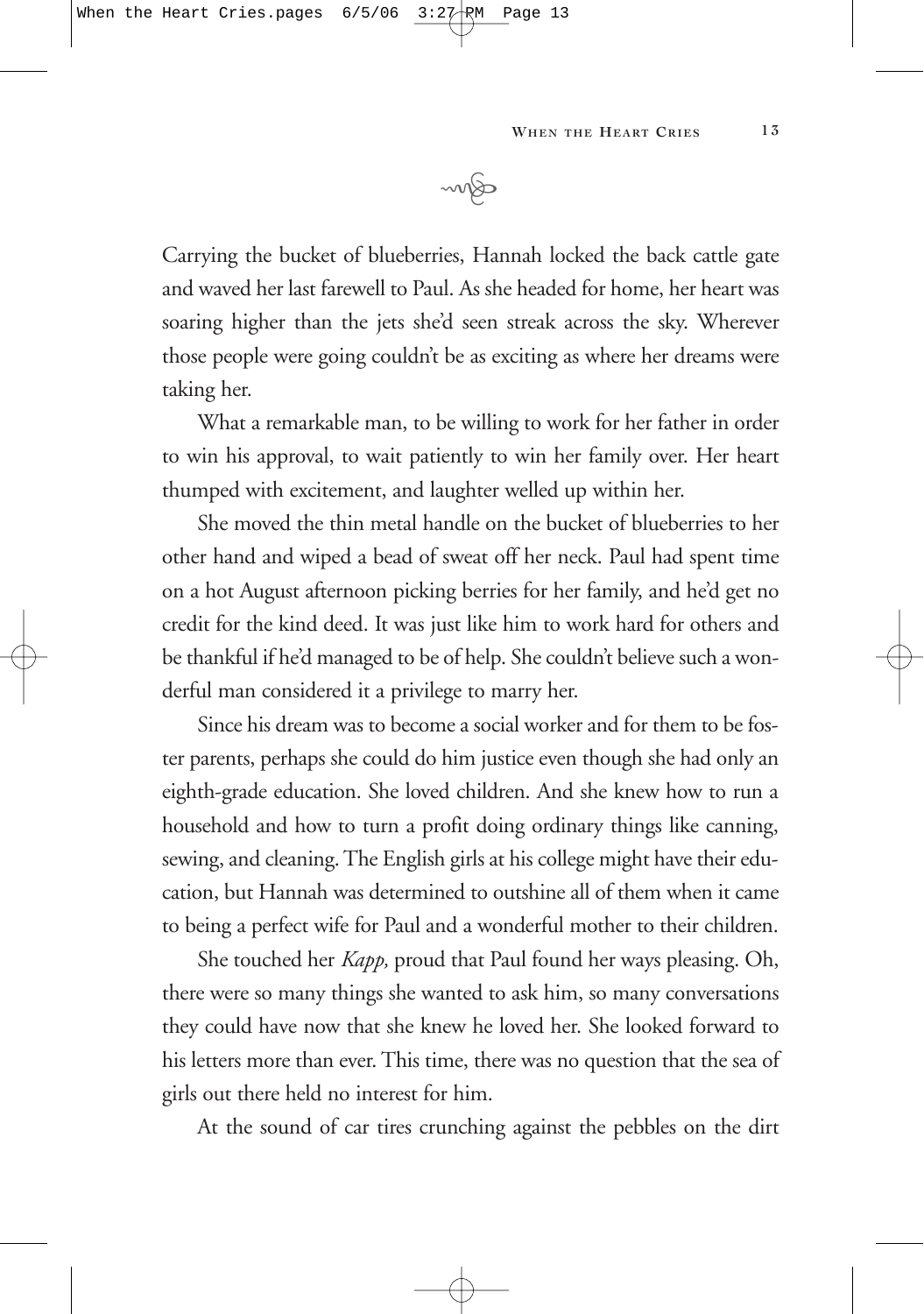road behind her, she stepped to the far shoulder. Was it really possible that Paul had asked her to marry him? The tiny bubble of doubt burst as she slid her hand under her apron and felt the leather book in the hidden pocket. He'd put her name on all his hard-earned money. He trusted her with his heart, his dreams, and his earnings. He'd win her parents' approval. She knew he would.

Realizing the car she'd heard hadn't passed her yet and assuming the driver wanted more space, she stepped farther to the side of the road. It was just a one-lane country road, used mainly by horses and buggies. She refrained from looking over her shoulder, even though the smell of the acrid fumes from the growling engine grew stronger.

The car pulled up beside her. "Excuse me," a man said.

Hannah stopped and turned. She saw a sleek car that looked different from anything she'd ever seen. Shifting her gaze to the driver, she supposed he wasn't even as old as Paul, although she couldn't see much of his face. He had a beard that looked a couple of days old, and he wore a baseball cap and sunglasses.

"Can you tell me how to get to Duncannon?"

Studying the countryside, she thought of the route the hired drivers always took when chauffeuring her and her family toward Duncannon. Hannah pointed down the road in the direction his car was headed. "Keep going until you come to a four-way stop. Take a left. You'll go quite a piece until you come to another stop sign. Turn left again. Then keep going, and you'll start seeing signs that show how to get to Duncannon."

The man frowned and shook his head. After turning off the car engine, he opened the door. As he got out, he looked behind him at the long dirt road. Then he turned back. "How far until I reach a paved road?"

"About a mile."

The man smiled and eyed her from head to toe. "Right after that one farmhouse?"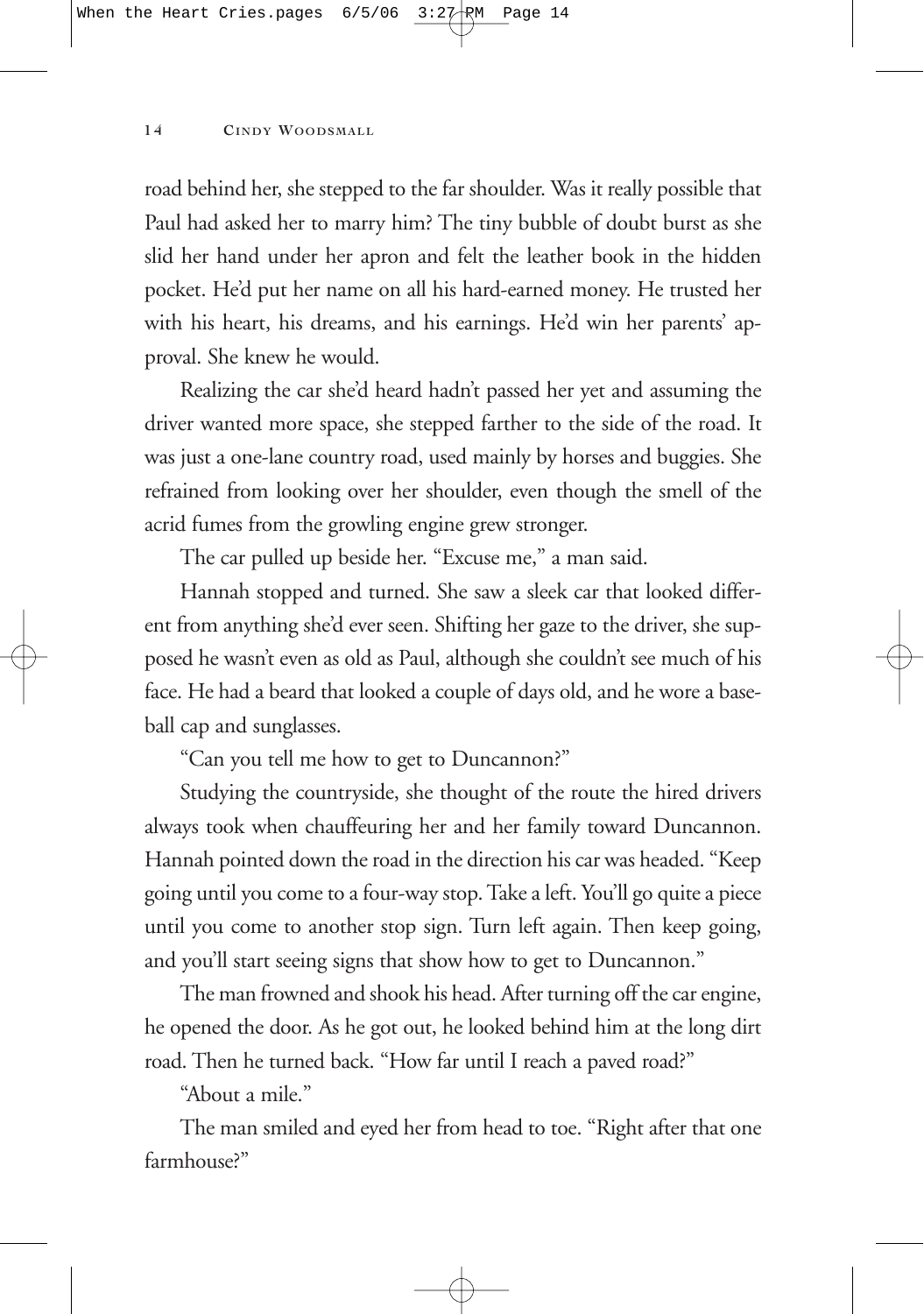Feeling pinpricks of discomfort, Hannah smoothed her skirt with her free hand and swallowed hard. He wasn't as unfamiliar with these roads as he'd made himself sound at first. Hoping he'd get in his car and leave, she started walking.

The man grabbed her arm. "No need to run off."

She fought against the sense of panic, jerked her arm free of his grip, and ran.

Two large hands hit her back, pushing her hard. She went sprawling across the gravel road. Her blueberries tumbled in every direction as the bucket flew from her hand. Hannah tried to stand up, but another forceful push to her back sent her careening again. She pulled herself to her knees, trying to gain her balance. As she scrambled to her feet, she realized her palms were bleeding.

She glanced back at the stranger. Although most of his face was hidden behind his sunglasses, beard, and hat, she saw him smirk as he reached for her. *Run, Hannah! Run!* her mind screamed, but she couldn't move.

The man grabbed her by the thick apron straps that crisscrossed her back. He lifted her body slightly, dragged her to his car, spun her around to face him, and tossed her across the seat like a rag doll. Grabbing her by the pinafore, he shoved her farther into the car. The back of her head hit the door on the other side. Her vision blurred.

The man climbed on top of her. Hannah pushed against his face and body, but he didn't budge. She flailed at him, but he didn't flinch. He repositioned his body, jerking at her skirts.

What was happening?

Tears streamed down Hannah's cheeks. Shadows swirled from within, as if she were being buried under layers of suffocating soil. Fear and anger joined forces within her, altering, shifting who she was, how she thought about life.

When she no longer felt like Hannah Lapp, his weight lifted, and he